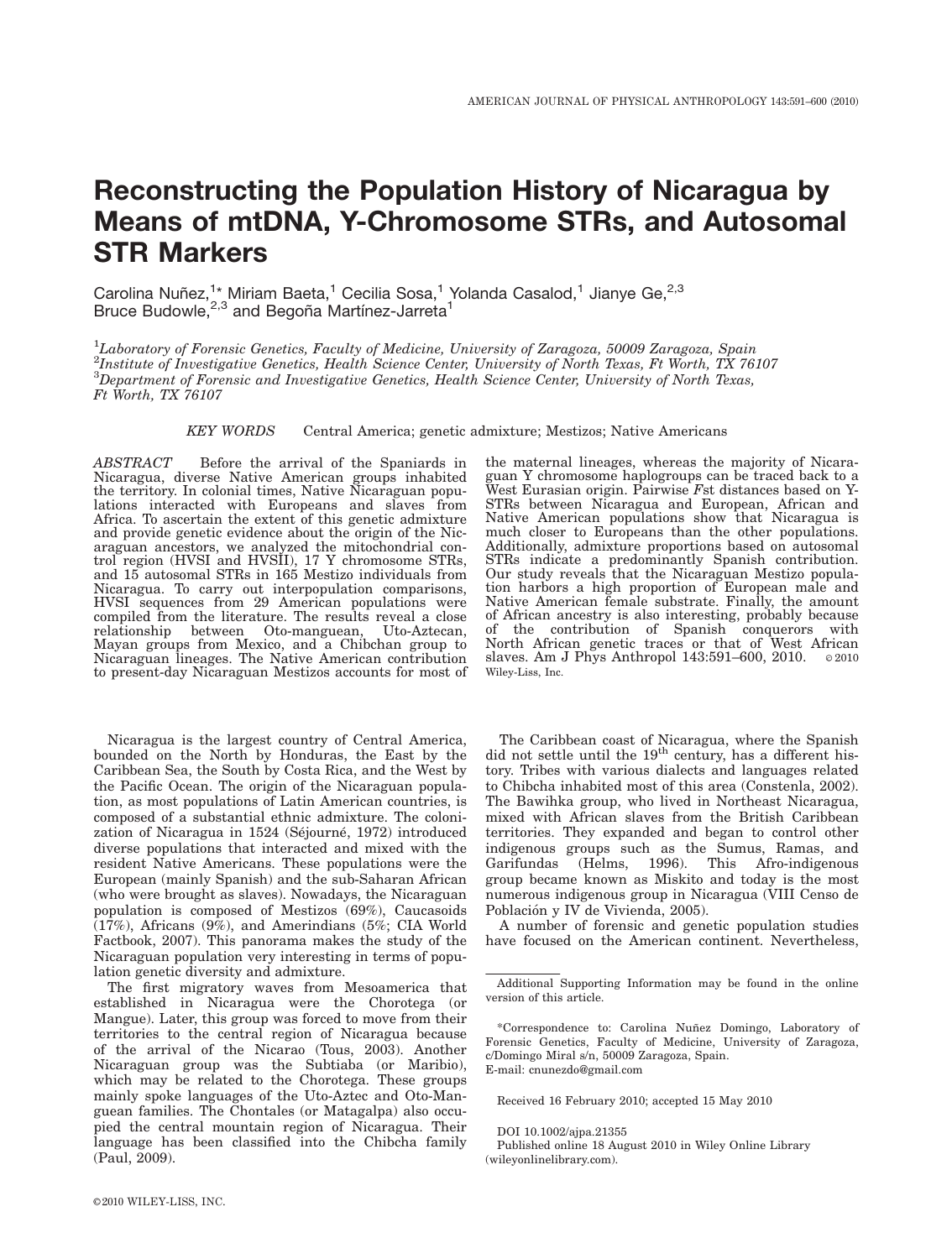some populations are still genetically undefined, particularly populations from Central America such as those residing in Nicaragua.

Mitochondrial DNA and Y chromosome markers are very useful tools for investigating the genetic history of populations (Wallace et al., 1999; Jobling and Tyler-Smith, 2003). Lineage-based genetic marker variation has shown a strong phylogeographical structure among continental areas to the point that the majority of haplogroups are confined to a single continent and can be used to trace past and recent migrations (Roewer et al., 1996, 2005; Sampietro et al., 2005; Tamm et al., 2007). Several studies of different populations of Latin America, using these polymorphisms, observed strong sexual genetic asymmetries between male and female gene pools (Green et al., 2000; Mesa et al., 2000; Carvalho-Silva et al., 2001; González-Andrade et al., 2007). Thus, the mitochondrial DNA shows a predominantly Native American contribution whereas the Y chromosome indicates a substantial European contribution. These findings are in agreement with the historical records, which document that the majority of immigrants who entered America during colonial times were males (Sánchez-Albornoz, 1977). In addition, this asymmetry was reinforced by the social attitude of accepting marriage between European males and Native American females, whereas relationships between Native American men and European females were persecuted (Rodríguez- Delfin et al., 2001).

In the present study, we analyzed the mitochondrial DNA control region, 17 Y chromosome STRs, and 15 autosomal STRs of a population from Nicaragua, with the following aims: a) the genetic characterization of the Nicaraguan population, b) to survey the geographic origin of Nicaraguan ancestors, c) to determine the extent of the admixture present among the current Mestizo population, and d) to evaluate the differential sexual contribution to the gene pool of Nicaragua.

# MATERIALS AND METHODS

#### Sample collection and DNA extraction

A total of 165 bloodstains were collected in  $FTA^{\circledR}$  paper from healthy unrelated Mestizo individuals who were born and reside in different departments of Nicaragua (Chinandega, Leon, Managua, Carazo, Chontales, Matagalpa, Esteli, Madriz, Nueva Segovia, Jinotega, Atlántico Norte, and Atlántico Sur). Informed consent was obtained from all individuals participating in the study. DNA was extracted using the Chelex-100 method (Walsh et al., 1991).

# PCR and mitochondrial DNA sequencing

The hypervariable regions HVSI (positions 15996– 16401) and HVSII (positions 29–408) of the mtDNA genome were analyzed. PCR was performed using a 2720 Thermal Cycler (Applied Biosystems, Foster City, CA) in  $20 \mu l$  reactions using the HotStar Taq Plus Master Mix kit (Qiagen, Chatsworth, CA), including 1  $\mu$ l of the extracted DNA (0.5–3 ng of DNA), and following the manufacturer's conditions with little modifications. Primers for HVSI were L15996-H16401 and for HVSII

Abbreviations

| <b>AMOVA</b> | analysis of molecular variance   |
|--------------|----------------------------------|
| <b>HVS</b>   | hypervariable regions            |
| <b>MDS</b>   | multidimensional scaling         |
| <b>YHRD</b>  | Y chromosome haplotype database. |

(Qiagen, Chatsworth, CA). Sequence reaction products were then analyzed on the ABI Prism™ 310 Genetic Analyzer (Applied Biosystems, Foster City, CA). Sequences obtained were analyzed using the Sequencing Analysis software (Applied Biosystems, Foster City, CA) and compared with the rCRS using the SeqScape software (Applied Biosystems, Foster City, CA). Haplogroups were assigned by means of mtDNAmanager (Lee et al., 2008) and checked following the most updated versions of the mitochondrial DNA phylogeny (Achilli et al., 2008; van Oven et al., 2009). **Quality checking.** To minimize the effects of laboratory and documentation errors, two independent members of the laboratory read the sequences separately. In some cases where the sequences were not sufficiently clear or

### Y chromosome genotyping

possible phylogenetic inconsistencies were observed,

DNA extraction and sequencing were repeated.

L29-H408 (Vigilant et al., 1991), both including the M13 sequence. DNA products were then purified using the MinElute PCR Purification kit (Qiagen, Chatsworth, CA) and sequenced in both directions using M13 primers. Sequencing reactions were performed using the BigDye<sup><sup> $E$ </sup></sup> Terminator v1.1 Cycle Sequencing kit (Applied Biosystems, Foster City, CA) following the manufacturer's conditions with slight modifications. Purification of sequencing products was performed with DyEx 2.0 Spin kit

Y chromosome short tandem repeat (STR) markers included in the AmpFlSTR<sup>®</sup> Yfiler<sup>®</sup> PCR Amplification kit (Applied Biosystems, Foster City, CA) were analyzed in the ABI Prism<sup>TM</sup> 310 Genetic Analyzer according to the manufacturer's recommendations. This set of markers was selected because it includes the ''European minimal haplotype'' (DYS19, DYS385a/b, DYS389I, DYS389II, DYS390, DYS391, DYS392, and DYS393; Kayser et al., 1997), the Scientific Working Group on DNA Analysis Methods recommended Y-STR loci (DYS438 and DYS439), and the highly polymorphic loci DYS437, DYS448, DYS456, DYS458, Y GATA H4, and DYS635 (formerly known as Y GATA C4) to further increase the power of discrimination (Mulero et al., 2006). Allele identification was performed by GeneMapper<sup>TM</sup> ID software, version  $3.1$ (Applied Biosystems, Foster City, CA).

As an approximate approach, although not 100% accurate, haplogroups were determined with 23-Haplogroup Beta Program of Haplogroup Predictor (Athey, 2006). This tool is based on a Bayesian approach based upon allele frequencies, which were calculated from collections of haplotypes extracted from published articles and databases (Athey, 2005). Such an approach does result in the probability that a Y-STR haplotype is in a haplogroup. The haplogroup assigned was the one that scored the highest probability. Additionally, we performed haplogroup determination by comparing with data sets from the literature in which both Y chromosome single nucleotide polymorphism (SNP) markers and Y-STRs had been typed (Bosch et al., 1999; Bortolini et al., 2003; Zegura et al., 2004; Adams et al., 2008; Coelho, 2009; Hammer et al., 2009). Haplogroup nomenclature is provided according to the most recent update (Karafet et al., 2008). Haplotypes consisting of nine Y-STR loci were searched in the largest Y chromosome haplotype database, YHRD, (Roewer et al., 2001) to observe the concordance between haplogroups and the frequency of each haplotype in worldwide metapopulations.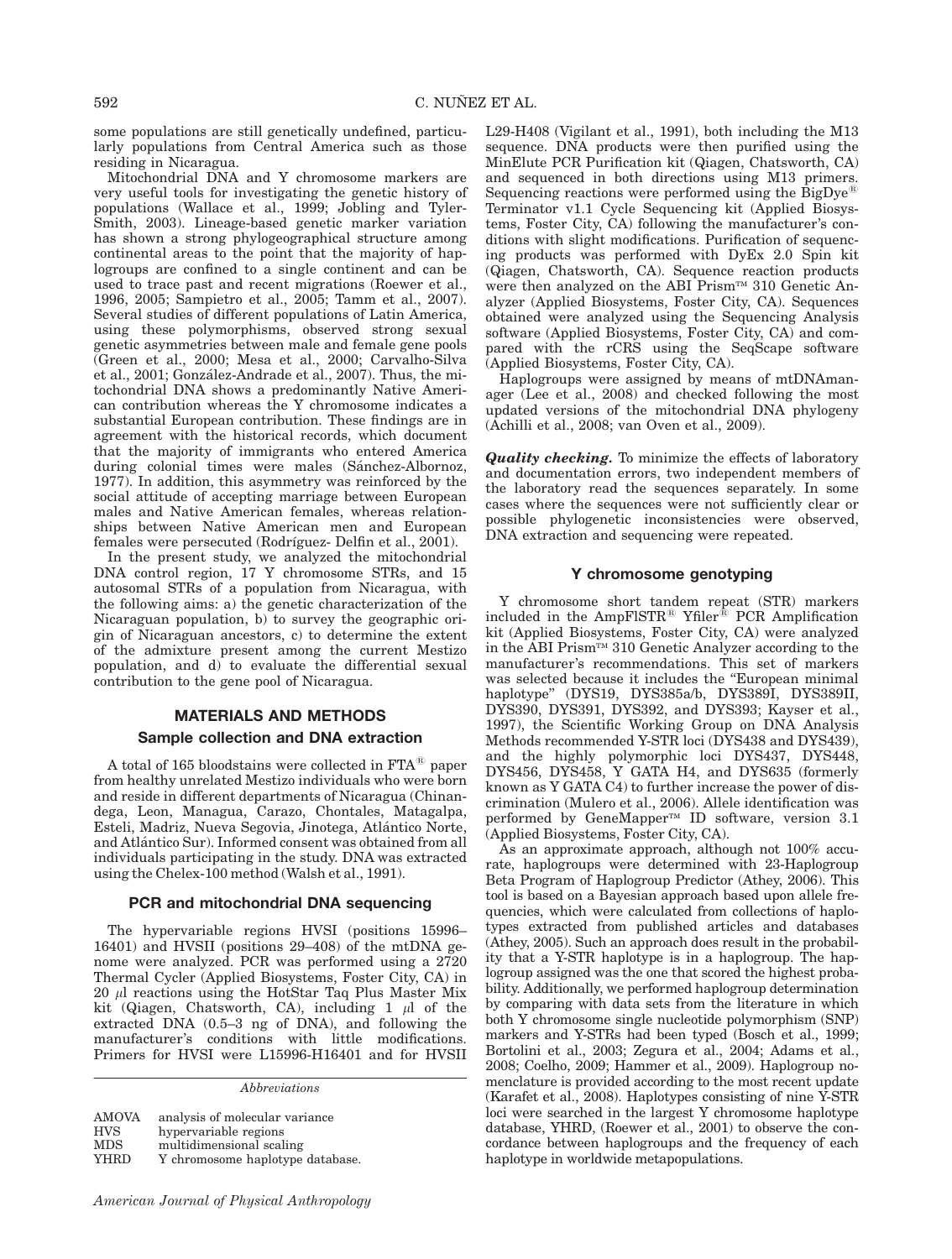# Autosomal STRs

Fifteen autosomal STRs included in the AmpFISTR<sup>®</sup> Identifiler<sup>®</sup> PCR Amplification kit (D8S1179, D7S820, D3S1358, D13S317, D16S539, D2S1338, D19S433, D5S818, D21S11, CSF1PO, vWA, THO1, TPOX, D18S51, and FGA; Applied Biosystems, Foster City, CA) were analyzed following the manufacturer's recommendations. The amplified products and reference ladders provided with the kit were analyzed in the ABI Prism<sup>TM</sup> 310 Genetic Analyzer. Electrophoresis results were analyzed using GeneMapper<sup>TM</sup> ID software, version 3.1.

# Statistical analysis

Mitochondrial DNA. Diversity indices of HVSI sequences (haplotype and nucleotide diversity, and mean number of pairwise differences) were calculated using Arlequin 3.1 software (Excoffier et al., 2005). Nucleotide and sequence diversity were computed as proposed by Nei (1987). A median-joining network of Nicaraguan HVSI sequences was constructed using the Network 4.5.1.0 package (Bandelt et al., 1999). Positions 16,029– 16,362 were considered, and nucleotide position was given a weight as in Brandstätter et al. (2008). Values of  $\rho$  and  $\sigma$  were converted to age estimates using the most recent mutation rate available for synonymous mutations of the HVSI segment of one transition per 16,677 years (in the nucleotide position range 16,051–16,400) (Soares et al., 2009).

To compare the present Nicaraguan results with other American populations, HVSI sequences from 1,649 American individuals were collected from the literature. American populations used for this purpose were: a) North Americans: Triqui, Tarahumara, Purepecha, Otomı´, Mixtec, Xochimilco, Zitlala, Ixhuatlancillo, Necoxtla, Yucatec Maya, and Pima from Mexico (Sandoval et al., 2009), Nuu-Chah-Nulth, Haida, and Bella Coola from Canada (Ward et al., 1991, 1993), Navajo and Apache from Arizona (Budowle et al., 2002); b) Central Americans: Embera, Wounan, and Ngöbé from Panamá (Kolman et al., 1995; Kolman and Bermingham, 1997), Cuba (Mendizabal et al., 2008), El Salvador (Salas et al., 2009); c) South Americans: Arequipa, Tayacaja, San Martin, and Quechua from Peru (Fuselli et al., 2003; Sandoval et al., 2009), Araucarian from Chile (Horai et al., 1993), Cayapa and Waorani from Ecuador (Rickards et al., 1999; Baeta et al., 2009), Yanomami from Brasil (Easton et al., 1996). Population genetic structure was tested by analysis of molecular variance (AMOVA) (Excoffier et al., 1992), and pairwise Fst distances were calculated as proposed by Tajima and Nei (1984) using the Arlequin 3.1 software. To estimate the most likely putative origin (North, Central, or South America) of the Nicaraguan sequences, the probability of origin for each subcontinental region was calculated by a Bayesian approach (Mendizabal et al., 2008).

Y chromosome. The haplotype diversity and population pairwise Fst values were calculated with the Arlequin 3.1 software. Population pairwise Fst values were estimated for Nicaragua, Spain  $(n = 148;$  Martin et al., 2004), Italy ( $n = 79$ ; Capelli et al., 2006), Germany ( $n =$ 89; Rodig et al., 2007), United Kingdom  $(n = 249;$  Ballard et al., 2005), France  $(n = 100;$  Keyser-Tracqui et al., 2003), Arabic and Berber-speaking populations from Morocco ( $n = 109$ ; Quintana-Murci et al., 2004), Guiné-Bissau (n = 161; Rosa et al., 2006), Angola (n = 236; Coelho et al., 2009), and Kichwa Native American  $(n = 101;$ González-Andrade et al., 2007) populations. To maximize the amount of overlapping loci and samples nine Y-STR loci were considered (DYS19, DYS389I/II, DYS390, DYS391, DYS392, DYS393, and DYS385a/b) for this purpose.

**Autosomal STRs.** Molecular diversity parameters were determined with the Arlequin 3.1 software. Admixture proportions based on 15 autosomal STRs were computed with Admix 2.0 (Dupanloup and Bertorelle, 2001) using Spanish (Camacho et al., 2007), Mexican Amerinds (Barrot et al., 2005), and Equatorial Guinea (Alves et al., 2005) together with Angola (Beleza et al., 2004) as ancestral populations. Admixture proportions and their standard deviations were estimated from 100,000 bootstrap iterations. This program can compute the estimator mY, initially described in Bertorelle and Excoffier (1998) and extended to any number of parental populations by Dupanloup and Bertorelle (2001). This estimator takes into consideration the frequencies of different alleles as well as the degree of molecular divergence between them. In the case of multilocus data, this approach is possible only when all loci have approximately the same mutation rate (Bertorelle and Excoffier, 1998). Since all 15 autosomal STRs analyzed herein have not similar mutation rates (Short Tandem Repeat DNA Internet DataBase), we have computed admixture coefficients separately for three classes of loci with similar mutation rates: a) THO1 and TPOX; b) D8S1179, D7S820, D3S1358, D13S317, D16S539, D2S1338, D19S433, D5S818, D21S11, CSF1PO, and vWA; c) D18S51 and FGA. We obtained a final estimate from the average over classes of loci, weighted by the number of loci involved in each class.

#### RESULTS

#### Mitochondrial DNA

**Haplotype and sequence diversity.** A total of 68 different HVSI, 55 different HVSII, and 95 different HVSI/II haplotypes were found in the Nicaraguan population sample (ignoring the common insertions at positions 310 and 315 in the HVSII polyC tract). Mitochondrial DNA haplotypes and their corresponding haplogroups are provided in Supplementary file 1. Two samples were removed from the total because of inconclusive profiles. Some HVSI haplotypes are common in the sample, such as 16111T, 16223T, 16290T, 16319A, and 16362C, which are present in 16 individuals. Similar profiles were observed differing with transitions  $16187 \text{ C} \rightarrow \text{T}$  and 16299  $A \rightarrow G$ , in 30 and 12 individuals, respectively.

Summary statistics for mtDNA HVSI sequence diversity are presented in Supporting Information Table S1. Haplotype and nucleotide diversity for the Nicaraguan population studied were  $0.934$   $(\pm 0.013)$  and  $0.026$  $(\pm 0.014)$ , respectively. Native American populations with lower sequence diversity were Triqui (0.548  $\pm$  0.056), Zitlala  $(0.593 \pm 0.144)$ , Pima  $(0.553 \pm 0.056)$ , and Waorani  $(0.222 \pm 0.047)$ .

Haplogroup composition. Figure 1A shows the frequency of each mtDNA haplogroup observed in the Nicaraguan sample. The most frequent haplogroup was the Native American A2 (73.62%), followed by haplogroup B4\* (14.11%). Haplotypes classified into the B haplogroup may be considered to belong to the common B2 Native American subclade (Achilli et al., 2008), but since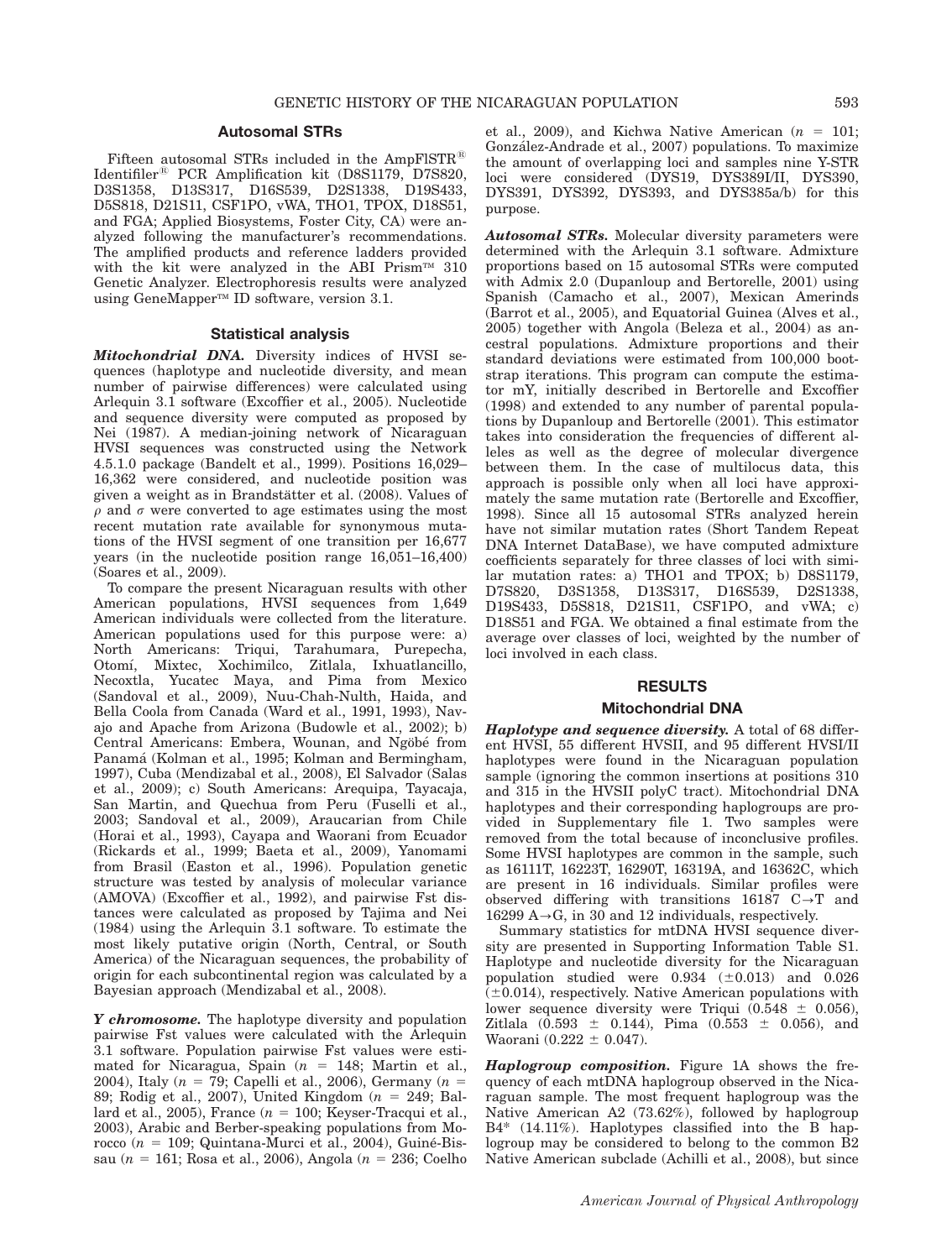594 C. NUÑEZ ET AL.



Fig. 1. Frequency of each mtDNA (A) and Y-chromosome (B) haplogroup found in Nicaragua.

the coding positions were not typed this subclade is classified as B4\* haplogroup. Native American haplogroups D1 and X2a were also present, but at very low frequencies (1.22 and 0.61%, respectively). The presence of one sample belonging to the X2a haplogroup may be because of recent migration from North America, since X2a has not been observed in Central America (Perego et al., 2009). Other Native American lineages, such as C1 and D4h3 (Tamm et al., 2007; Perego et al., 2009) are absent from our Nicaraguan sample.

Other non-Native American haplogroups were observed at low frequencies, H (2.45%), V (0.61%), L0a (0.61%), L1b (0.61%), L1c (1.84%), L2a (1.22%), L3e (1.22%), and L3h (1.84%). These latter haplogroups were not considered for computational analysis. Most of these sequences belong to sub-Saharan L haplogroups. Particularly, subhaplogroups L0a, L1b/c, L2a, and L3e/h were observed, which vary in their distribution throughout Africa (Salas et al., 2002; Coelho et al., 2009). Central America mainly harbors subhaplogroups of Western and West-Central Africa origin, such as L1b/c and L3e, consistent with the major source regions for American mtDNA lineages of African ancestry (Salas et al., 2004).

Median-joining network. With the aim of investigating the genetic relationship between the A2 mtDNA lineages observed in our dataset of Nicaragua, a median-joining network was constructed. The phylogeny of A2 in Nicar-

Fig. 2. Median-joining network of haplogroup A2 mtDNA sequences from Nicaragua. Only the variation contained in the HVSI region (range 16,029–16,362) was used. The areas of the circles are proportional to the number of individuals bearing the corresponding haplotype. A, B, and C show the haplotypes 16111T, 16223T, 16290T, 16319A, 16362C; 16111T, 16187T, 16223T, 16290T, 16319A, 16362C; and 16111T, 16223T, 16290T, 16299G, 16319A, 16362C, respectively.

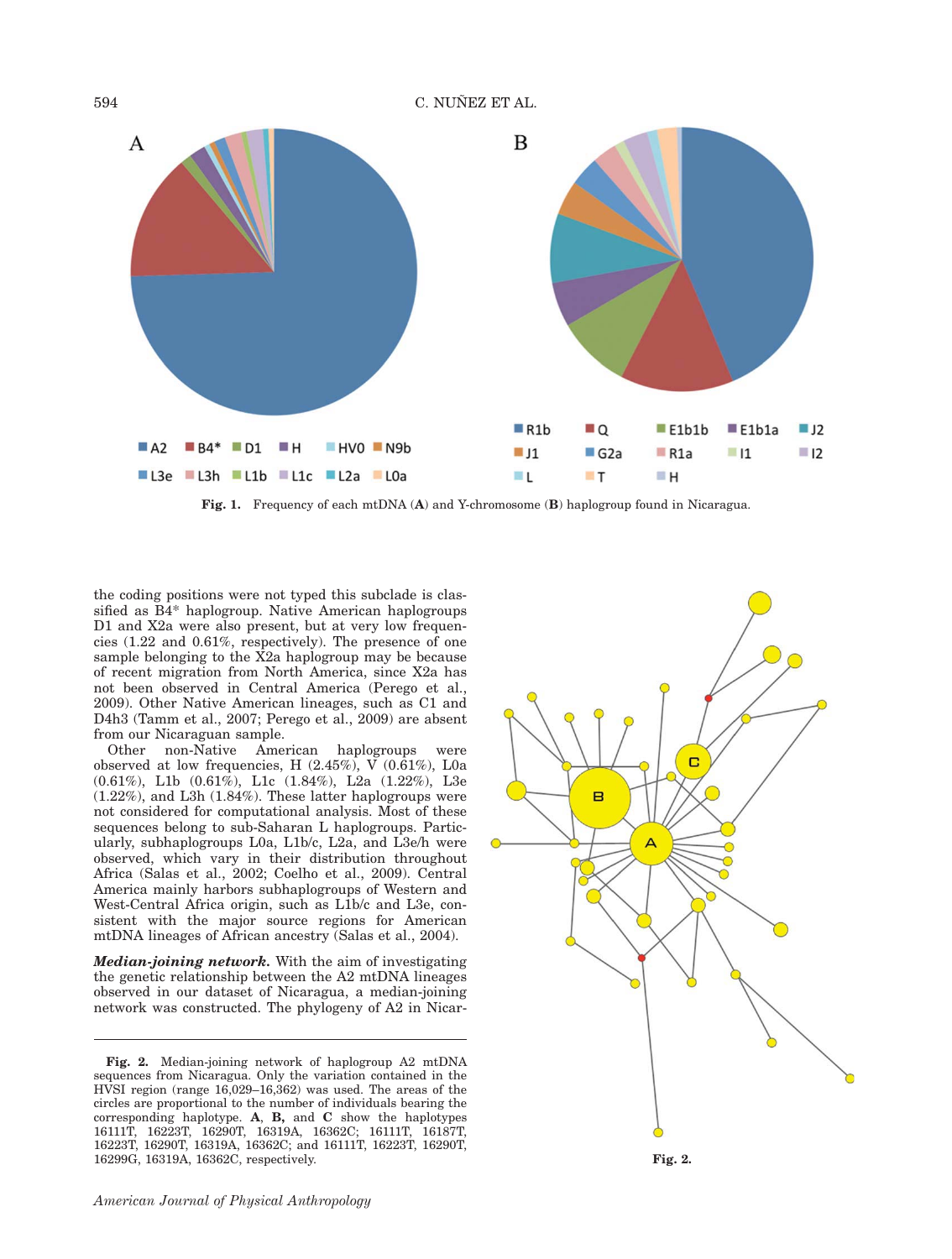agua is star-like (Fig. 2). It is rooted by the diagnostic sites C16111T, T16223C, C16290T, G16319A, and T16362C in HVSI (A in Fig. 2). Compared with the American database compiled herein, this haplotype was also observed in all American populations with the exception of Tarahumara, Necoxtla, Pima, and Wounan from Mesoamerica, and Arequipa, Araucarian, Quechua, Cayapa, Yanomami, and Waorani from South America. The haplotype referred to as B in Figure 2 of the Nicaraguan sample was also found in the Mexican populations Xochimilco and Maya, and in Ngöbé, Cuba, and El Salvador populations, all from Mesoamerica. Interestingly, haplotype referred to as C in Figure 2 bearing the transition 16299  $A \rightarrow G$  was only shared by four individuals from El Salvador. The estimated age for the haplogroup A2 based on the HVSI region was dated in  $13,834 \pm 1$ 7,113 Y.B.P.

AMOVA analysis. When all American populations were classified by three major geographic regions: North, Central, and South, AMOVA analysis showed that 25.22% of the variability lies among populations within groups, 72.50% within populations, and a nonsignificant 2.28%  $(P > 0.05)$  between groups. The results indicate genetic heterogeneity among the subcontinental regions and a lack of continental structure.

Estimation of the geographic origin. With the purpose of obtaining rough estimates for the putative geographic origin of Nicaraguan mtDNA lineages at a continental scale, the identical matching sequences in our database were searched in 29 published American populations classified by main geographical regions: North  $(n = 884)$ , Central  $(n = 287)$ , and South  $(n = 478)$ . Only 18 Native American Nicaraguan lineages, representing 60.7% of the Nicaraguan individuals, were found in the American database. The distribution of the Native American Nicaraguan sequences could be described as follows:  $39.5\%$  (SD = 5.2%) to North, 55.5% (SD = 5.3%) to Central, and  $4.9\%$  (SD = 2.3%) to South. The average proportions of Nicaraguan sequences found in each geographical region can be used as an approximation to infer the relationship of this population within the continent. As expected, the Nicaraguan mtDNA pool shows a closer relationship to Central American populations. Nonetheless, it is noteworthy that a high percentage (39.5%) of Nicaraguan lineages can be ascribed to a North American origin.

Pairwise Fst distances. To compare the Nicaraguan population with each of the American populations from our database, pairwise Fst distances were estimated (Supporting Information Table S2). The lower Fst values were for Nicaragua with Triqui, Mixtec (nonsignificant value,  $P > 0.05$ ), Xochimilco, and Zitlala from Mexico, Ngöbé and El Salvador populations from Central America.

# Y chromosome

Haplotype diversity. From a total of 165 Nicaraguan individuals, there were 158 distinct haplotypes observed (based on 17 Y chromosome STR polymorphisms). Y chromosome STR haplotypes and their corresponding haplogroups are presented in Supplementary file 1. Most common haplotypes and their frequency in the Nicaraguan sample are shown in Supporting Information Table S3. Haplotype diversity was high, estimated as  $0.9993 \pm$ 0.0008, explained by the high polymorphic value of this set of markers.

Haplogroup composition. Figure 1B shows the haplogroup frequencies in the Nicaraguan dataset. The majority of Nicaraguan lineages can be traced back to the West Eurasian gene pool. The haplogroup with the highest frequency was haplogroup R1b (43.63%), followed by other Eurasian haplogroups at lower frequencies, J2 (8.48%), J1 (4.24%), G2a (3.63%), R1a (3.03%), T (2.42%), I1 (1.21%), I2 (3.03%), L (1.21%), and H (0.6%). African (E1b1a, E1b1b) and Native American (Q) haplogroups represent the 14.54% and 13.93% of the Nicaraguan sample, respectively.

Multidimensional scaling (MDS) analysis of genetic distances based on Y-STR pairwise  $F$ st estimates (Fig. 3) show a close correspondence between Nicaraguan Mestizos and European populations. In terms of pairwise distance estimates, Nicaragua appears to be much closer to Spain ( $Fst = 0.0144$ ) and Italy ( $Fst = 0.0140$ ) (Supporting Information Table S4). These results are in agreement with the haplogroup frequencies found in Nicaragua. R1b, the haplogroup with the highest frequency in our sample (43.63%), is the most common in Western Europe (Rosser et al., 2000; Semino et al., 2000), and approaches 66% in Spain (Adams et al., 2008). Moroccan populations show a lower genetic distance (Supporting Information Table S4) with Nicaragua than the other African populations. This result could be explained because the Iberian Peninsula and Balearic Island populations show 10.6% North African ancestry (Adams et al., 2008), because of the Islamic occupation from the 8th to the 15th century. Thus, Spanish conquerors could have introduced genetic traces of North African origin during the colonization of Nicaragua.

Among African haplogroups found in Nicaragua, E1b1b (or E3b) is the most frequent haplogroup (9.09%). This haplogroup is the most seen in North Africa (Arredi et al., 2004), but it has also been observed in Europe (Semino et al., 2000) and Western Asia (Underhill et al., 2000). On the other hand, E1b1a is restricted to Africa, being distributed at different frequencies throughout the continent, particularly in Western Africa at higher frequencies (Coelho et al., 2009). This proportion of E1b1a lineages found in Nicaragua (5.45%) may be because of the Western African slaves introduced by the Spanish during colonial times (Rout, 1976).

Haplogroup J is also present in the Nicaraguan sample at similar frequencies to E1b1a/b haplogroups (J1: 4.24%; J2: 8.48%). J2 lineages seem to display a decreasing frequency gradient from the Near East toward Western Europe, whereas J1 shows its highest frequencies in the Middle East, North Africa, and Ethiopia, and its lowest in Europe, having been observed only in the Mediterranean area (Semino et al., 2004).

#### Autosomal STRs

Autosomal STR genotypes and allele frequencies are provided in Supplementary file 1. Genetic diversity was high, estimated as  $0.792 \pm 0.06$ , according to expectations for admixed populations. Admixture proportions based on 15 autosomal STRs were calculated using Spanish, African from Equatorial Guinea and Angola, and Mexican Amerinds as ancestral populations. Admixture proportions in Nicaraguan Mestizos were  $(0.690 \pm$ 0.113) Spanish, (0.203  $\pm$  0.089) African, and (0.106  $\pm$ 0.079) Amerindian. Large standard deviations are a reflection of short genetic distances among the source populations.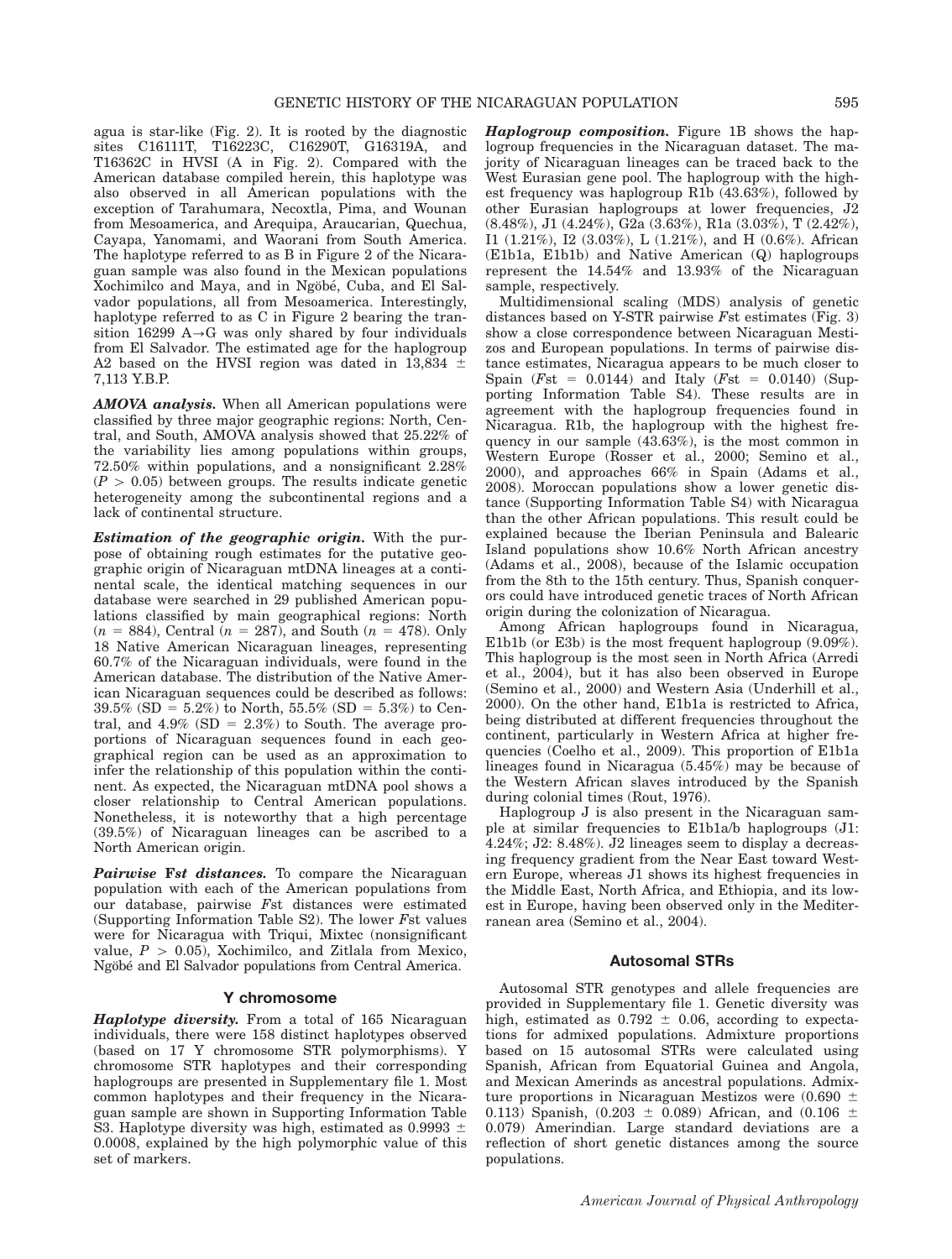

Fig. 3. Multidimensional scaling (MDS) analysis based on Y-STR pairwise Fst estimates among European (Spain, Italy, France, Germany, and United Kingdom), African (Arabic and Berber-speaking populations from Morocco, Guine´-Bissau, and Angola), and American populations (Nicaraguan Mestizos and Amerindian Kichwa). Stress value  $= 0.12$ .



Fig. 4. Admixture estimates based on mtDNA, Y-chromosome STRs, and autosomal STRs data.

There are currently several existing panels of markers for ancestry analysis. To obtain accurate admixture estimates, the average allele frequency difference among ancestral populations and the choice of these populations are factors to take into consideration (Barnholtz-Sloan et al., 2008). Although representative populations have been used as ancestral populations in this study, the average allele frequency difference between ancestral populations is not  $>0.1$  (data not shown). Thus, these results should be regarded as a rough ancestry approximation.

# Admixture estimates

Admixture estimates of the present Nicaraguan population are shown in Figure 4. Mitochondrial DNA and Y- chromosome admixture proportions were based on haplogroup frequencies, grouping haplogroups by Native American, Eurasian, or African origin. The results indicate a vast Eurasian contribution on the basis of both autosomal STRs (69%) and Y chromosome haplogroup frequencies (67.27%), whereas the Amerindian component is mainly due to maternal contribution (89.57%). An African contribution was also detected, being higher with autosomal STRs (20.3%) and Y-chromosome (18.78%) than with mtDNA estimates (7.36%).

# **DISCUSSION**

When Spanish conquerors arrived in Nicaragua, they found a densely populated area with several ethno-linguistic groups. Some of the major groups that inhabited Nicaragua before Columbian times may have migrated south from Mexico, being descendants of Aztec and Mayan cultures from Mesoamerica. Also, other groups belonging to the Chibcha linguistic family were generally present in the Central Mountain region and the Caribbean coast of Nicaragua. Mitochondrial DNA data obtained here supports that these groups could be the ancestors of the current Nicaraguan population, mainly composed of Mestizos. Haplotypic comparisons and pairwise Fst values show a relation of Nicaraguan lineages to Triqui, Mixtec (Oto-manguean linguistic family), Xochimilco, Zitlala (Uto-Aztecan linguistic family), Maya Mexican populations, and Ngobé (Chibcha linguistic family) from Panamá. In addition, when our Native American mtDNA sequences were analyzed within the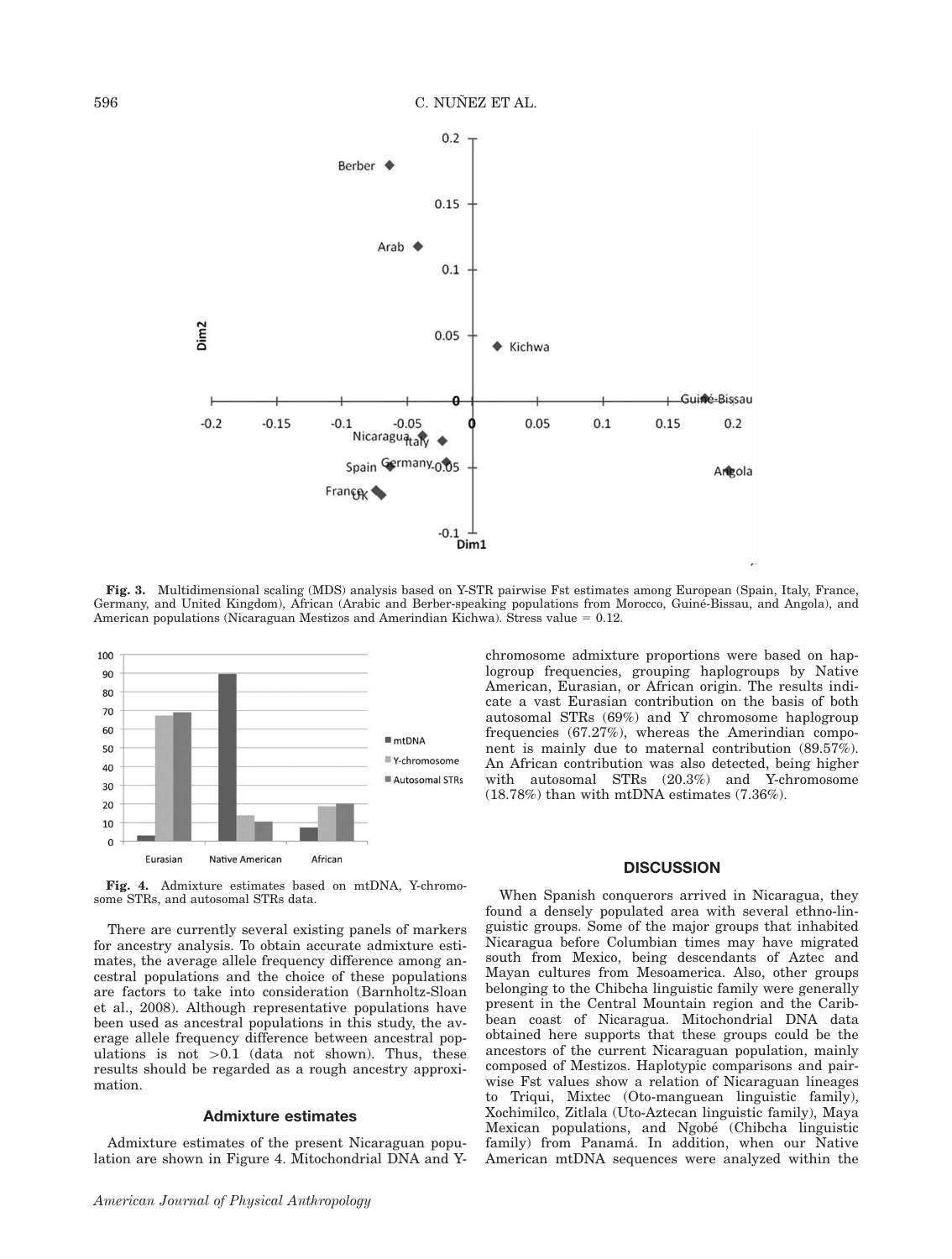continental landscape, 39.5% of the lineages can be attributed to a North American origin.

Haplogroup A2 shows the highest frequency in Nicaragua (73.62%), and a significant percent of the Native American lineages (39.3%) remain unobserved in the other American populations used in this study. The high frequency of A2 haplogroup in Nicaragua is in agreement with the frequencies of this haplogroup in other Mesoamerican populations (Santos et al., 1994; Batista et al., 1995; Boles et al., 1995; Kolman et al., 1995; Kolman and Bermingham, 1997; Salas et al., 2009; Sandoval et al., 2009). It is worth mentioning that there is a substantial heterogeneity of haplogroup frequency patterns in America, even between genetically and geographically close populations (Salas et al., 2009). In the case of Mesoamerica, although haplogroup A2 shows a wide distribution, haplogroup B2, C1, and D1 seem to show discontinuities (Santos et al., 1994; Batista et al., 1995; Boles et al., 1995; Kolman et al., 1995; Kolman and Bermingham, 1997; Green et al., 2000; Salas et al., 2009; Sandoval et al., 2009). In the case of haplogroup C1, it is found at high frequencies in Mexico (Green et al., 2000; Sandoval et al., 2009) and Panamá, and at lower frequencies in Guatemala and El Salvador, whereas in Nicaragua and Costa Rica it is absent. The absence of haplogroup C1 in the dataset may reflect the Chibchan origin of some Nicaraguan lineages since other Chibchan groups lack this haplogroup as well (Santos et al., 1994; Batista et al., 1995; Kolman et al., 1995). European and African mtDNA haplogroups were also observed at low frequencies in our dataset (3.06% and 7.34%, respectively). Correspondingly, the impact of non-American populations on the mtDNA pool of Nicaragua is very low.

Despite the numerous Native American people inhabiting Nicaragua during the colonial period, historical records report that the arrival of the Spanish caused a drastic demographic decline, estimated at 90–95% of the indigenous population, and subsequently a new group developed, the Mestizos (Tous, 2003), currently the most abundant group in Nicaragua. This group originated primarily by admixture of Native American women and European men. The Nicaraguan mtDNA and Y chromosome lineages clearly show a strong unidirectional sex bias in European–Native American admixture. The mtDNA is mostly of Native American origin and Y chromosome lineages have a predominantly west Eurasian ancestry. Pairwise Fst distances for Y-STR markers show a close relationship between Nicaragua and European populations studied, particularly with Spain. Y chromosome haplogroup R1b, which is present in a particularly high frequency in the Spanish population (Adams et al., 2008), is the most frequent in Nicaragua. The influence of the other European populations may reflect more recent migrations to the country. Y chromosome subhaplogroups E1b1a/b and J1 account together for 18.78% of the total haplogroups. Because of their distinct distributions throughout Africa, these two subhaplogroups may have been the result of Spanish soldiers with North African ancestry or West African male slaves transported to the region, since West Africa was one of the most important sources of slaves to the Americas (Rout, 1976). Further analysis using Y chromosome SNPs need to be performed to confirm and deepen into these results.

Y chromosome STR haplotypes show a substantial interpopulation differentiation both on a worldwide and continental scale (Kayser et al., 2001; Roewer et al., 2005), and their variability is partitioned by haplogroup background (Bosch et al., 1999). Although SNPs can allow us to identify deep lineages of Y chromosomes and provide a better Y haplogroup resolution, Y-STRs can be highly informative markers for studies of recent evolutionary (or historical) events (Roewer et al., 1996; Pérez-Lezaun et al., 1997).

Admixture proportions based on autosomal STRs show a predominantly Spanish contribution (69%), followed by 20.3% African and 10.6% Amerindian to the genetic pool of Nicaraguan Mestizos. Similar proportions of Spanish ancestry have been found in Mestizo Mexicans (Cerda-Flores et al., 2002; Simms et al., 2008), and in areas with relatively low pre-Columbian Native population density (Central Valley of Costa Rica, Medellin from Colombia, and Rio Grande do Sul from Brazil) (Wang et al., 2008). However, this is not true for Nicaragua, which was highly populated when the Spanish arrived (Tous, 2003). Admixture estimates obtained for mtDNA contrast sharply with those obtained for Y chromosome and autosomal markers, which show a similar admixture pattern. Initial asymmetric mating involving mainly immigrant male and Native American women would explain the proportions seen for mtDNA and Y chromosome, but not for autosomal STRs. Thus, subsequent asymmetry in mating primarily between Mestizo women and European male, within a background of substantial decrease of Native American population, need to be referred to explain the results.

Finally, the African ancestry proportion is also evident for autosomal markers (20.3%). The highest African ancestry based on autosomal microsatellites has been determined in Mestizos from circum-Caribbean areas and in South American regions with past large African immigrations (Zúñiga et al., 2006; Mendizabal et al., 2008; Simms et al., 2008; Wang et al., 2008). Nowadays, the important proportion of African ancestry in Nicaragua is also evident within the census (VIII Censo de Población y IV de Vivienda, 2005). Afro-indigenous groups such as Miskitos, Sumus, Garifundas, and Ramas account for  $\sim$ 30% of the Nicaraguan population distributed throughout the country.

# LITERATURE CITED

- Achilli A, Perego UA, Bravi CM, Coble MD, Kong QP, Woodward SR, Salas A, Torroni A, Bandelt HJ. 2008. The phylogeny of the four pan-American MtDNA haplogroups: implications for evolutionary and disease studies. PLoS One 3:e1764.
- Adams SM, Bosch E, Balaresque PL, Ballereau SJ, Lee AC, Arroyo E, López-Parra AM, Aler M, Grifo MS, Brion M, Carracedo A, Lavinha J, Martínez-Jarreta B, Quintana-Murci L, Picornell A, Ramon M, Skorecki K, Behar DM, Calafell F, Jobling MA. 2008. The genetic legacy of religious diversity and intolerance: paternal lineages of Christians, Jews, and Muslims in the Iberian Peninsula. Am J Hum Genet 83:725– 736.
- Alves C, Gusmao L, Lopez-Parra AM, Soledad Mesa M, Amorim A, Arroyo-Pardo E. 2005. STR allelic frequencies for an African population sample (Equatorial Guinea) using Amp FlSTR Identifiler and Powerplex 16 kits. Forensic Sci Int 148:239–242.
- Arredi B, Poloni ES, Paracchini S, Zerjal T, Fathallah DM, Makrelouf M, Pascali VL, Novelletto A, Tyler-Smith C. 2004. A predominantly neolithic origin for Y-chromosomal DNA variation in North Africa. Am J Hum Genet 75:338–345.
- Athey TW. 2005. Haplogroup prediction from Y-STR values using an allele frequency approach. J Genet Geneal 1:1–7.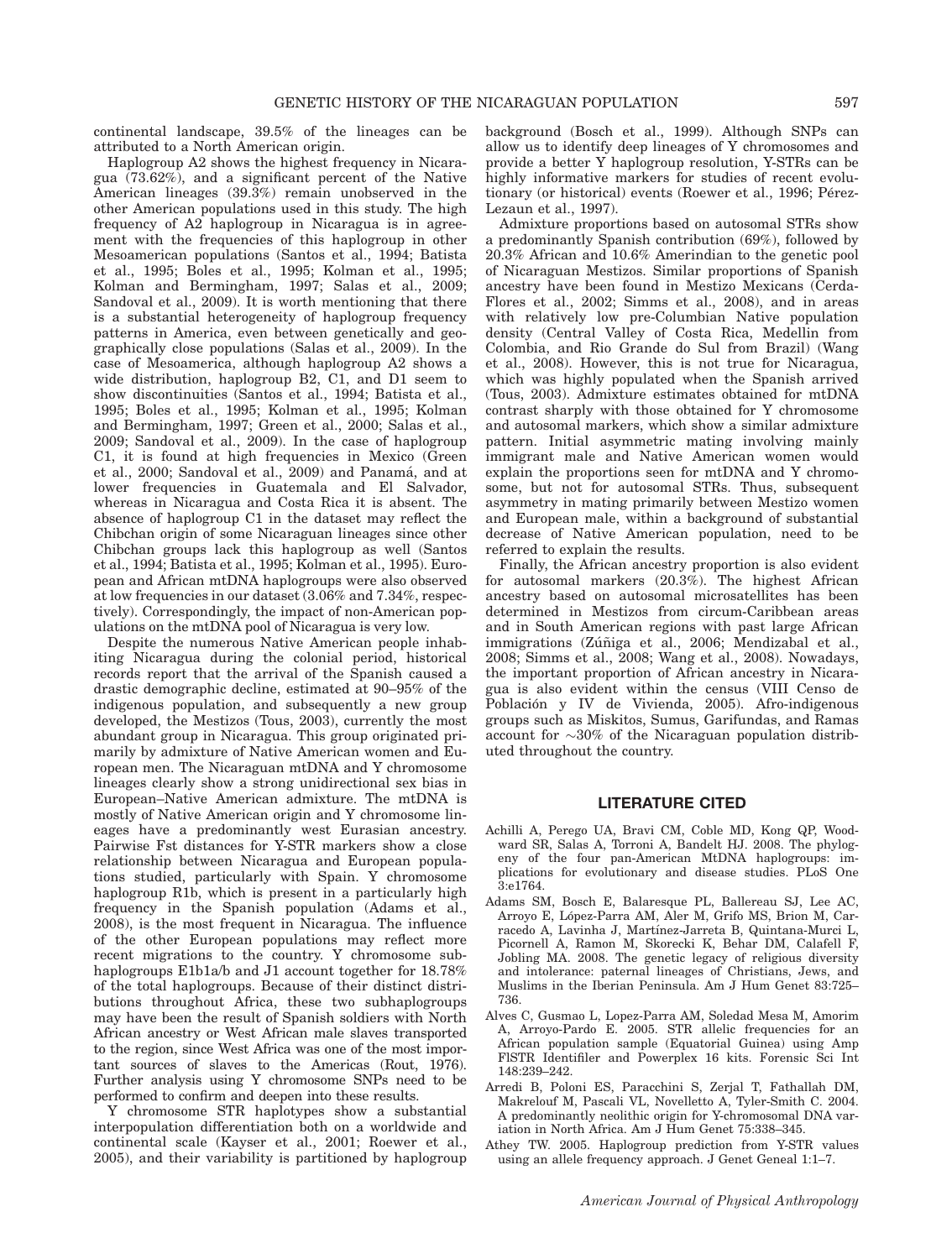- Athey TW. 2006. Haplogroup prediction from Y-STR values using a Bayesian-allele-frequency approach. J Genet Geneal 2:34–39.
- Baeta M, Nuñez C, González-Andrade F, Sosa C, Casalod Y, Bolea M, Zweynert S, Vacas O, González-Solorzano J, Geppert M, Roewer L, Martínez-Jarreta B. 2009. Mitochondrial analysis revealed high homogeneity in the Waorani population the last nomadic group of hunter-gatherers from Ecuador. Forensic Sci Int: Genet Supp Ser 2:313–314.
- Ballard DJ, Phillips C, Thacker CR, Robson C, Revoir AP, Syndercombe Court D. 2005. Y chromosome STR haplotypes in three UK populations. Forensic Sci Int 152:289–305.
- Bandelt HJ, Forster P, Rohl A. 1999. Median-joining networks for inferring intraspecific phylogenies. Mol Biol Evol 16:37–48.
- Barnholtz-Sloan JS, McEvoy B, Shriver MD, Rebbeck TR. 2008. Ancestry estimation and correction for population stratification in molecular epidemiologic association studies. Cancer Epidemiol Biomarkers Prev 17:471–477.
- Barrot C, Sanchez C, Ortega M, Gonzalez-Martin A, Brand-Casadevall C, Gorostiza A, Huguet E, Corbella J, Gene M. 2005. Characterisation of three Amerindian populations from Hidalgo State (Mexico) by 15 STR-PCR polymorphisms. Int J Legal Med 119:111–115.
- Batista O, Kolman CJ, Bermingham E. 1995. Mitochondrial DNA diversity in the Kuna Amerinds of Panama. Hum Mol Genet 4:921–929.
- Beleza S, Alves C, Reis F, Amorim A, Carracedo A, Gusmao L. 2004. 17 STR data (AmpF/STR Identifiler and Powerplex 16 System) from Cabinda (Angola). Forensic Sci Int 141:193– 196.
- Bertorelle G, Excoffier L. 1998. Inferring admixture proportions from molecular data. Mol Biol Evol 15:1298–1311.
- Boles TC, Snow CC, Stover E. 1995. Forensic DNA testing on skeletal remains from mass graves: a pilot project in Guatemala. J Forensic Sci 40:349–355.
- Bortolini MC, Salzano FM, Thomas MG, Stuart S, Nasanen SP, Bau CH, Hutz MH, Layrisse Z, Petzl-Erler ML, Tsuneto LT, Hill K, Hurtado AM, Castro-de-Guerra D, Torres MM, Groot H, Michalski R, Nymadawa P, Bedoya G, Bradman N, Labuda D, Ruiz-Linares A. 2003. Y-chromosome evidence for differing ancient demographic histories in the Americas. Am J Hum Genet 73:524–539.
- Bosch E, Calafell F, Santos FR, Perez-Lezaun A, Comas D, Benchemsi N, Tyler-Smith C, Bertranpetit J. 1999. Variation in short tandem repeats is deeply structured by genetic background on the human Y chromosome. Am J Hum Genet 65:1623–1638.
- Brandstatter A, Zimmermann B, Wagner J, Gobel T, Rock AW, Salas A, Carracedo A, Parson W. 2008. Timing and deciphering mitochondrial DNA macro-haplogroup R0 variability in Central Europe and Middle East. BMC Evol Biol 8:191.
- Budowle B, Allard MW, Fisher CL, Isenberg AR, Monson KL, Stewart JE, Wilson MR, Miller KW. 2002. HVI and HVII mitochondrial DNA data in Apaches and Navajos. Int J Legal Med 116:212–215.
- Camacho MV, Benito C, Figueiras AM. 2007. Allelic frequencies of the 15 STR loci included in the AmpFlSTR Identifiler PCR amplification kit in an autochthonous sample from Spain. Forensic Sci Int 173:241–245.
- Capelli C, Arredi B, Baldassari L, Boschi I, Brisighelli F, Caglia A, Dobosz M, Scarnicci F, Vetrugno G, Pascali VL. 2006. A 9 loci Y chromosome haplotype in three Italian populations. Forensic Sci Int 159:64–70.
- Carvalho-Silva DR, Santos FR, Rocha J, Pena SD. 2001. The phylogeography of Brazilian Y-chromosome lineages. Am J Hum Genet 68:281–286.
- Cerda-Flores RM, Budowle B, Jin L, Barton SA, Deka R, Chakraborty R. 2002. Maximum likelihood estimates of admixture in Northeastern Mexico using 13 short tandem repeat loci. Am J Hum Biol 14:429–439.
- CIA World Factbook. 2007.https://www.cia.gov/library/publications/ the-world-factbook/
- Coelho M, Sequeira F, Luiselli D, Beleza S, Rocha J. 2009. On the edge of Bantu expansions: mtDNA. Y chromosome and

lactase persistence genetic variation in southwestern Angola. BMC Evol Biol 9:80.

- Constenla A. 2002. Acerca de la relación genealógica de las lenguas lencas y las lenguas misumalpa. First Archaeological Congress of Nicaragua. Revista de Filología y Lingüística de la Universidad de Costa Rica 28:189–205.
- Dupanloup I, Bertorelle G. 2001. Inferring admixture proportions from molecular data: extension to any number of parental populations. Mol Biol Evol 18:672–675.
- Easton RD, Merriwether DA, Crews DE, Ferrell RE. 1996. mtDNA variation in the Yanomami: evidence for additional New World founding lineages. Am J Hum Genet 59:213–225.
- Excoffier L, Laval G, Schneider S. 2005. Arlequin (version 3.0): an integrated software package for population genetics data analysis. Evol Bioinform Online 1:47–50.
- Excoffier L, Smouse PE, Quattro JM. 1992. Analysis of molecular variance inferred from metric distances among DNA haplotypes: application to human mitochondrial DNA restriction data. Genetics 131:479–491.
- Fuselli S, Tarazona-Santos E, Dupanloup I, Soto A, Luiselli D, Pettener D. 2003. Mitochondrial DNA diversity in South America and the genetic history of Andean highlanders. Mol Biol Evol 20:1682–1691.
- Gonzalez-Andrade F, Sanchez D, Gonzalez-Solorzano J, Gascon S, Martinez-Jarreta B. 2007. Sex-specific genetic admixture of Mestizos. Amerindian Kichwas, and Afro-Ecuadorans from Ecuador. Hum Biol 79:51–77.
- Green LD, Derr JN, Knight A. 2000. mtDNA affinities of the peoples of North-Central Mexico. Am J Hum Genet 66:989– 998.
- Hammer MF, Behar DM, Karafet TM, Mendez FL, Hallmark B, Erez T, Zhivotovsky LA, Rosset S, Skorecki K. 2009. Extended Y chromosome haplotypes resolve multiple and unique lineages of the Jewish priesthood. Hum Genet 126:707–717.
- Helms M. 1996. "Miskito". Encyclopedia of World Cultures. Retrieved April 06, 2010 from Encyclopedia.com,http:// www.encyclopedia.com/doc/1G2–3458001376.html
- Horai S, Kondo R, Nakagawa-Hattori Y, Hayashi S, Sonoda S, Tajima K. 1993. Peopling of the Americas, founded by four major lineages of mitochondrial DNA. Mol Biol Evol 10:23–47.
- Jobling MA, Tyler-Smith C. 2003. The human Y chromosome: an evolutionary marker comes of age. Nat Rev Genet 4:598–612.
- Karafet TM, Mendez FL, Meilerman MB, Underhill PA, Zegura SL, Hammer MF. 2008. New binary polymorphisms reshape and increase resolution of the human Y chromosomal haplogroup tree. Genome Res 18:830–838.
- Kayser M, Caglia` A, Corach D, Fretwell N, Gehrig C, Graziosi G, Heidorn F, Herrmann S, Herzog B, Hidding M, Honda K, Jobling M, Krawczak M, Leim K, Meuser S, Meyer E, Oesterreich W, Pandya A, Parson W, Penacino G, Perez-Lezaun A, Piccinini A, Prinz M, Schmitt C, Schneider PM, Szibor R, Teifel-Greding J, Weichhold G, de Knijff P, Roewer L. 1997. Evaluation of Y-chromosomal STRs: a multicenter study. Int J Legal Med 110:125–133,141–149.
- Kayser M, Krawczak M, Excoffier L, Dieltjes P, Corach D, Pascali V, Gehrig C, Bernini LF, Jespersen J, Bakker E, Roewer L, de Knijff P. 2001. An extensive analysis of Y-chromosomal microsatellite haplotypes in globally dispersed human populations. Am J Hum Genet 68:990–1018.
- Keyser-Tracqui C, Ricaut FX, Blandin P, Ludes B. 2003. French allele frequencies and haplotypes of nine Y-specific STRs. J Forensic Sci 48:242–244.
- Kolman CJ, Bermingham E. 1997. Mitochondrial and nuclear DNA diversity in the Choco and Chibcha Amerinds of Panama. Genetics 147:1289–1302.
- Kolman CJ, Bermingham E, Cooke R, Ward RH, Arias TD, Guionneau-Sinclair F. 1995. Reduced mtDNA diversity in the Ngobe Amerinds of Panama. Genetics 140:275–283.
- Lee HY, Song I, Ha E, Cho SB, Yang WI, Shin KJ. 2008. mtDNAmanager: a Web-based tool for the management and quality analysis of mitochondrial DNA control-region sequences. BMC Bioinformatics 9:483.
- Martin P, Garcia-Hirschfeld J, Garcia O, Gusmao L, Garcia P, Albarran C, Sancho M, Alonso A. 2004. A Spanish population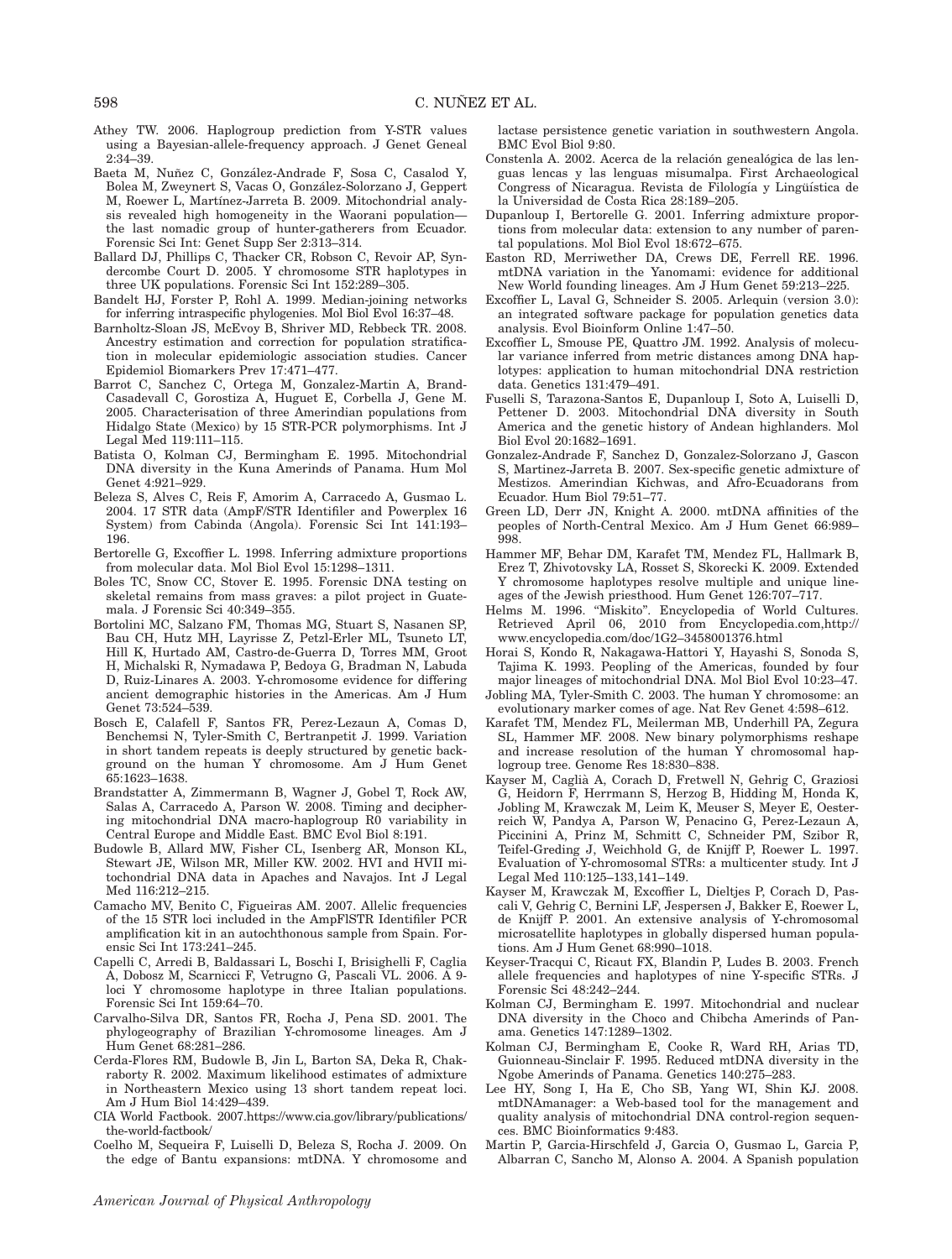study of 17 Y-chromosome STR loci. Forensic Sci Int 139:231– 235.

- Mendizabal I, Sandoval K, Berniell-Lee G, Calafell F, Salas A, Martinez-Fuentes A, Comas D. 2008. Genetic origin, admixture, and asymmetry in maternal and paternal human lineages in Cuba. BMC Evol Biol 8:213.
- Mesa NR, Mondragón MC, Soto ID, Parra MV, Duque C, Ortíz-Barrientos D, García LF, Velez ID, Bravo ML, Múnera JG, Bedoya G, Bortolini MC, Ruiz-Linares A. 2000. Autosomal, mtDNA, and Y-chromosome diversity in Amerinds: pre- and post-Columbian patterns of gene flow in South America. Am J Hum Genet 67:1277–1286.
- Mulero JJ, Chang CW, Calandro LM, Green RL, Li Y, Johnson CL, Hennessy LK. 2006. Development and validation of the AmpFlSTR Yfiler PCR amplification kit: a male specific, single amplification 17 Y-STR multiplex system. J Forensic Sci 51:64–75.
- Nei N. 1987. Molecular evolutionary genetics. New York: Columbia University Press.
- Paul LM, editor. 2009. Ethnologue: languages of the world, 16th ed. Dallas, TX: SIL International.
- Perego UA, Achilli A, Angerhofer N, Accetturo M, Pala M, Olivieri A, Kashani BH, Ritchie KH, Scozzari R, Kong QP, Myres NM, Salas A, Semino O, Bandelt HJ, Woodward SR, Torroni A. 2009. Distinctive Paleo-Indian migration routes from Beringia marked by two rare mtDNA haplogroups. Curr Biol 19:1–8.
- Perez-Lezaun A, Calafell F, Seielstad M, Mateu E, Comas D, Bosch E, Bertranpetit J. 1997. Population genetics of Y-chromosome short tandem repeats in humans. J Mol Evol 45:265–270.
- Quintana-Murci L, Bigham A, Rouba H, Barakat A, McElreavey K, Hammer M. 2004. Y-chromosomal STR haplotypes in Berber and Arabic-speaking populations from Morocco. Forensic Sci Int 140:113–115.
- Rickards O, Martinez-Labarga C, Lum JK, De Stefano GF, Cann RL. 1999. mtDNA history of the Cayapa Amerinds of Ecuador: detection of additional founding lineages for the Native American populations. Am J Hum Genet 65:519–530.
- Rodig H, Grum M, Grimmecke HD. 2007. Population study and evaluation of 20 Y-chromosome STR loci in Germans. Int J Legal Med 121:24–27.
- Rodriguez-Delfin LA, Rubin-de-Celis VE, Zago MA. 2001. Genetic diversity in an Andean population from Peru and regional migration patterns of Amerindians in South America: data from Y chromosome and mitochondrial DNA. Hum Hered 51:97–106.
- Roewer L, Croucher PJ, Willuweit S, Lu TT, Kayser M, Lessig R, de Knijff P, Jobling MA, Tyler-Smith C, Krawczak M. 2005. Signature of recent historical events in the European Y-chromosomal STR haplotype distribution. Hum Genet 116:279– 291.
- Roewer L, Kayser M, Dieltjes P, Nagy M, Bakker E, Krawczak M, de Knijff P. 1996. Analysis of molecular variance (AMOVA) of Y-chromosome-specific microsatellites in two closely related human populations. Hum Mol Genet 5:1029–1033.
- Roewer L, Krawczak M, Willuweit S, Nagy M, Alves C, Amorim A, Anslinger K, Augustin C, Betz A, Bosch E, Caglia´ A, Carracedo A, Corach D, Dekairelle AF, Dobosz T, Dupuy BM, Füredi S, Gehrig C, Gusmaö L, Henke J, Henke L, Hidding M, Hohoff C, Hoste B, Jobling MA, Kärgel HJ, de Knijff P, Lessig R, Liebeherr E, Lorente M, Martínez-Jarreta B, Nievas P, Nowak M, Parson W, Pascali VL, Penacino G, Ploski R, Rolf B, Sala A, Schmidt U, Schmitt C, Schneider PM, Szibor R, Teifel-Greding J, Kayser M. 2001. Online reference database of European Ychromosomal short tandem repeat (STR) haplotypes. Forensic Sci Int 118:106–113.
- Rosa A, Ornelas C, Brehm A, Villems R. 2006. Population data on 11 Y-chromosome STRs from Guine-Bissau. Forensic Sci Int 157:210–217.
- Rosser ZH, Zerjal T, Hurles ME, Adojaan M, Alavantic D, Amorim A, Amos W, Armenteros M, Arroyo E, Barbujani G, Beckman G, Beckman L, Bertranpetit J, Bosch E, Bradley DG, Brede G, Cooper G, Coˆrte-Real HB, de Knijff P, Decorte R, Dubrova YE, Evgrafov O, Gilissen A, Glisic S, Gölge M,

Hill EW, Jeziorowska A, Kalaydjieva L, Kayser M, Kivisild T, Kravchenko SA, Krumina A, Kucinskas V, Lavinha J, Livshits LA, Malaspina P, Maria S, McElreavey K, Meitinger TA, Mikelsaar AV, Mitchell RJ, Nafa K, Nicholson J, Nørby S, Pandya A, Parik J, Patsalis PC, Pereira L, Peterlin B, Pielberg G, Prata MJ, Previderé C, Roewer L, Rootsi S, Rubinsztein DC, Saillard J, Santos FR, Stefanescu G, Sykes BC, Tolun A, Villems R, Tyler-Smith C, Jobling MA. 2000. Y-chromosomal diversity in Europe is clinal and influenced primarily by geography, rather than by language. Am J Hum Genet  $67.1526 - 1543$ 

- Rout L. 1976. The African experience in Spanish America: 1502 to the present days. Cambridge, England: Cambridge University Press.
- Salas A, Lovo-Gomez J, Alvarez-Iglesias V, Cerezo M, Lareu MV, Macaulay V, Richards MB, Carracedo A. 2009. Mitochondrial echoes of first settlement and genetic continuity in El Salvador. PLoS One 4:e6882.
- Salas A, Richards M, De la Fe T, Lareu MV, Sobrino B, Sanchez-Diz P, Macaulay V, Carracedo A. 2002. The making of the African mtDNA landscape. Am J Hum Genet 71:1082–1111.
- Salas A, Richards M, Lareu MV, Scozzari R, Coppa A, Torroni A, Macaulay V, Carracedo A. 2004. The African diaspora: mitochondrial DNA and the Atlantic slave trade. Am J Hum Genet 74:454–465.
- Sampietro ML, Caramelli D, Lao O, Calafell F, Comas D, Lari M, Agusti B, Bertranpetit J, and Lalueza-Fox C. 2005. The genetics of the pre-Roman Iberian Peninsula: a mtDNA study of ancient Iberians. Ann Hum Genet 69(Pt 5):535–548.
- Sánchez-Albornoz N. 1977. La población de America Latina: desde los tiempos precolombinos al año 2000, 2nd ed. Madrid: Alianza Editorial.
- Sandoval K, Buentello-Malo L, Penaloza-Espinosa R, Avelino H, Salas A, Calafell F, Comas D. 2009. Linguistic and maternal genetic diversity are not correlated in Native Mexicans. Hum Genet 126:521–531.
- Santos M, Ward RH, Barrantes R. 1994. mtDNA variation in the Chibcha Amerindian Huetar from Costa Rica. Hum Biol 66:963–977.
- Séjourné L. 1972. América Latina. Antiguas culturas precolombinas , Vol.21. Madrid: Historia Universal Siglo XXI.
- Semino O, Magri C, Benuzzi G, Lin AA, Al-Zahery N, Battaglia V, Maccioni L, Triantaphyllidis C, Shen P, Oefner PJ, Zhivotovsky LA, King R, Torroni A, Cavalli-Sforza LL, Underhill PA, Santachiara-Benerecetti AS. 2004. Origin, diffusion, and differentiation of Y-chromosome haplogroups E and J: inferences on the neolithization of Europe and later migratory events in the Mediterranean area. Am J Hum Genet 74:1023– 1034.
- Semino O, Passarino G, Oefner PJ, Lin AA, Arbuzova S, Beckman LE, De Benedictis G, Francalacci P, Kouvatsi A, Limborska S, Marcikiae M, Mika A, Mika B, Primorac D, Santachiara-Benerecetti AS, Cavalli-Sforza LL, Underhill PA. 2000. The genetic legacy of Paleolithic Homo sapiens sapiens in extant Europeans: a Y chromosome perspective. Science 290:1155–1159.
- Short Tandem Repeat DNA Internet DataBase.http://www. cstl.nist.gov/strbase/
- Simms TM, Garcia C, Mirabal S, McCartney Q, Herrera RJ. 2008. The genetic legacy of the Transatlantic Slave Trade in the island of New Providence. Forensic Sci Int Genet 2:310–317.
- Soares P, Ermini L, Thomson N, Mormina M, Rito T, Rohl A, Salas A, Oppenheimer S, Macaulay V, Richards MB. 2009. Correcting for purifying selection: an improved human mitochondrial molecular clock. Am J Hum Genet 84:740–759.
- Tajima F, Nei M. 1984. Estimation of evolutionary distances between nucleotide sequences. Mol Biol Evol 1:269–285.
- Tamm E, Kivisild T, Reidla M, Metspalu M, Smith DG, Mulligan CJ, Bravi CM, Rickards O, Martinez-Labarga C, Khusnutdinova EK, Fedorova SA, Golubenko MV, Stepanov VA, Gubina MA, Zhadanov SI, Ossipova LP, Damba L, Voevoda MI, Dipierri JE, Villems R, Malhi RS. 2007. Beringian standstill and spread of Native American founders. PLoS One 2:e829.